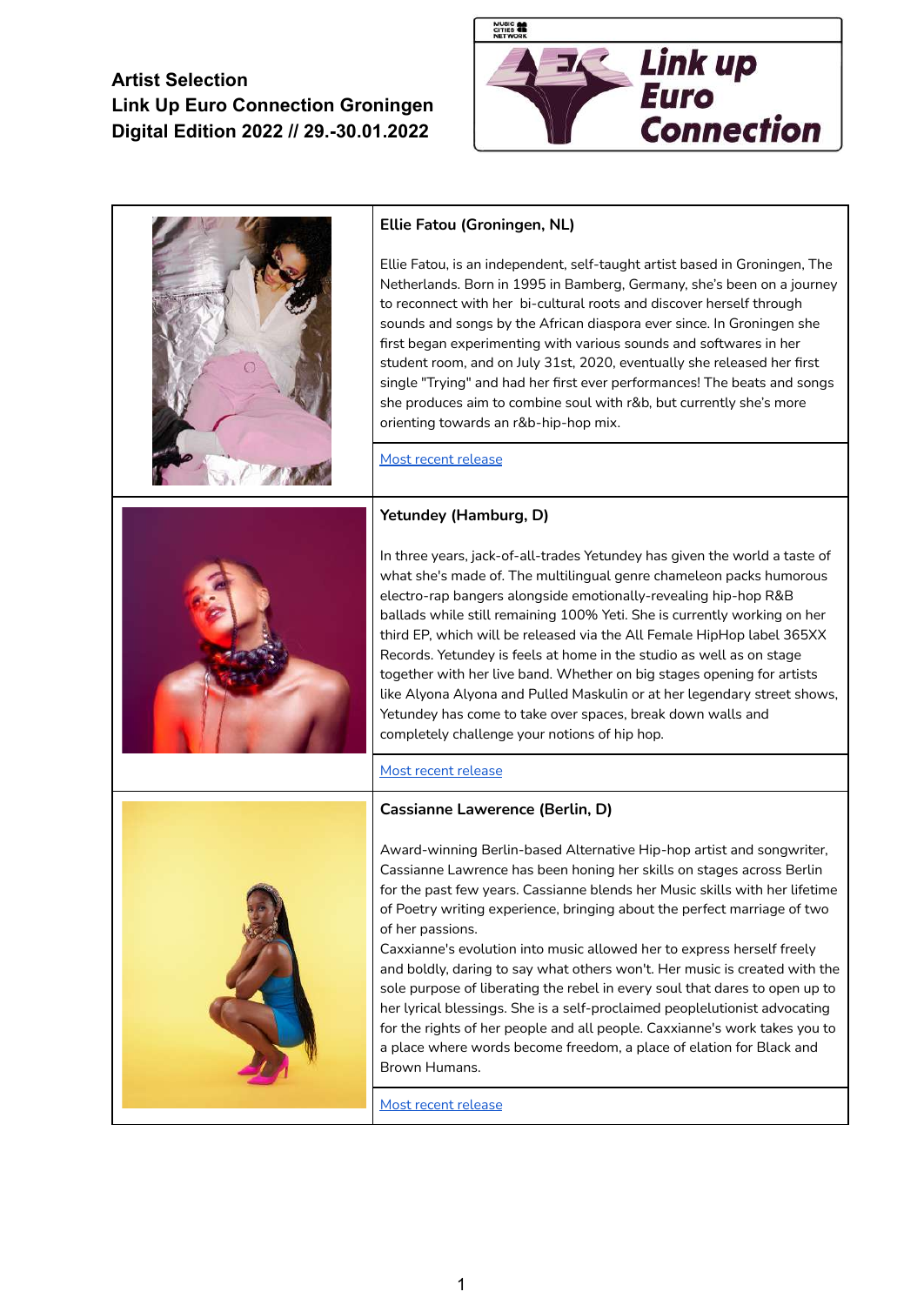

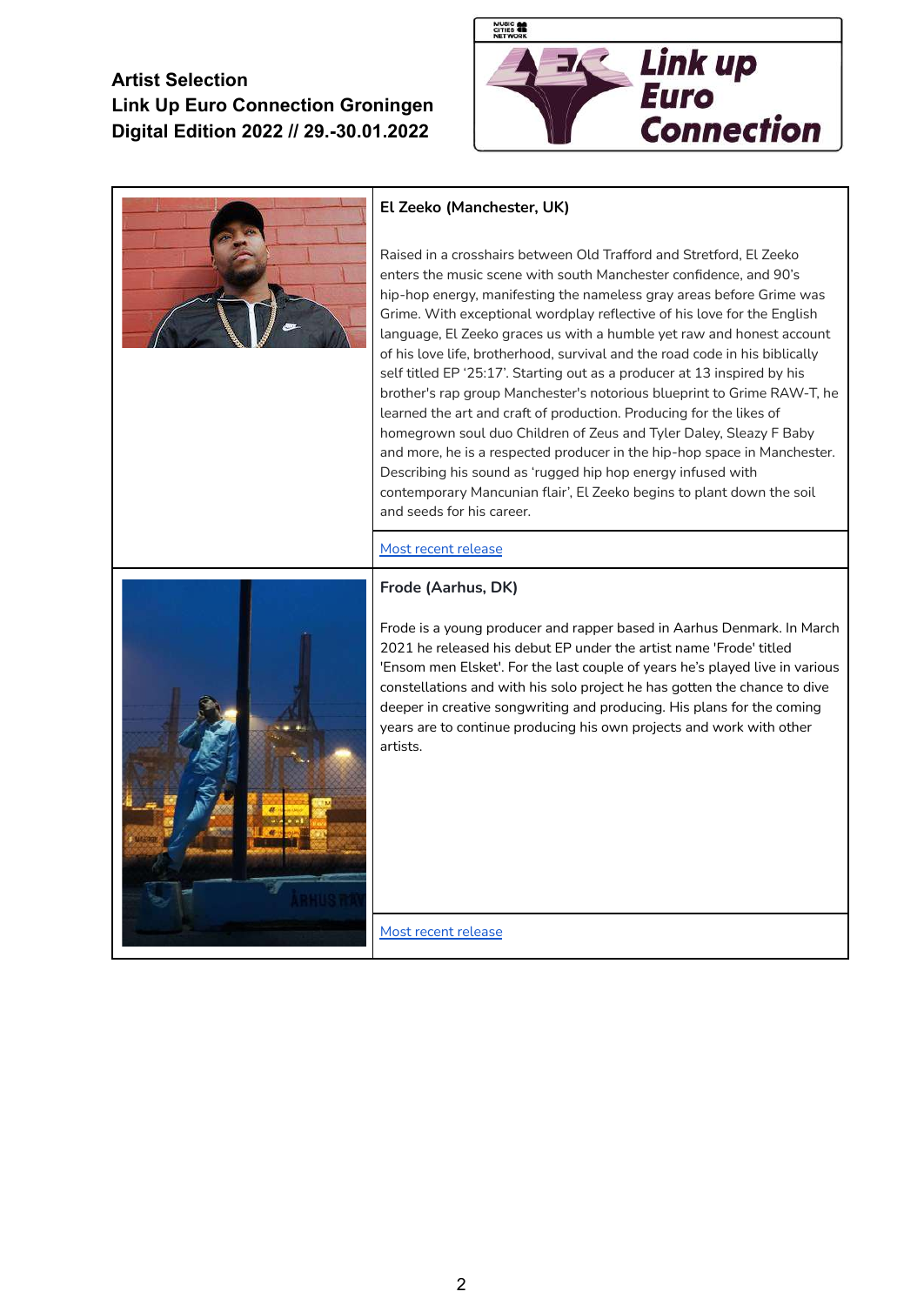



### **GOTOPO (Berlin, D)**

What would a 'Latin American Black Panther' look and sound like? Watch GOTOPO's music video for 'Malembe'; Afro-Indigenous sound wizardry and lyrics, that raise ancient voices all in a tasteful Pop envelope that you can't help but dance to. GOTOPO's debut single 'Malembe' is a picture of America before "America" taking the viewer from pre-hispanic times to pos-colonialism in a showcase of Royalty, elegance and indigenous futurism; a true all-American soundtrack.

Most recent [release](https://open.spotify.com/track/2UIWVoKl6QndrHfxER0tYR?si=a9f8811d20684a8c)



#### **Jadi D (Groningen, NL)**

Jadi D combines Hip-Hop, Pop, & Rap together in cross-overs that she makes between the genres Hip-Hop & R&B. Her angelic singing voice isn't a reason for her not to spit some straight up bars as well. This singing MC will give you music that will make you want to dance your ass off! In 2021 Jadi D is participating in Eurosonic's 'Hit the North Talent Traject' in which she proves that she's well deservingly claiming her spot on the Eurosonic Noorderslag festival 2022.

This year Jadi D's first R&B track got discovered by radio station FunX which gave her a platform as Artist of the Month, her release '5:55' got into Spofify's Slow Jamz Playlist and next to that she gave a very energetic show during the Popronde Tour 2021, which she will end with performing in the Melkweg, Amsterdam.

#### Most recent [release](https://open.spotify.com/track/1FqLsCN0JcNqoPPoucnzqU?si=d05260d4c0ef4049)

#### **Joash (Manchester, UK)**



Joash is a 19-year-old producer and singer-songwriter, born and raised in Manchester and passionate about fusing cultures using his music. Over the past two years, he's been making South-Asian-influenced Hip Hop and RnB music and received regular radio play on BBC Asian Network and Radio 1. His most recent music video has reached over 70 thousand YouTube views and is still growing. Joash participated in one of Brighter Sounds previous projects 'Breaking the silence' in 2018 and recently completed an artist development course led by Sam Malik at Contact in Manchester; through which he's released his debut EP. Joash is an experienced performer and has opened for international acts such Zack Knight and Imran Khan.

Most recent [release](https://www.youtube.com/watch?v=mh-ZoRbNPk0&ab_channel=OnTheBeats)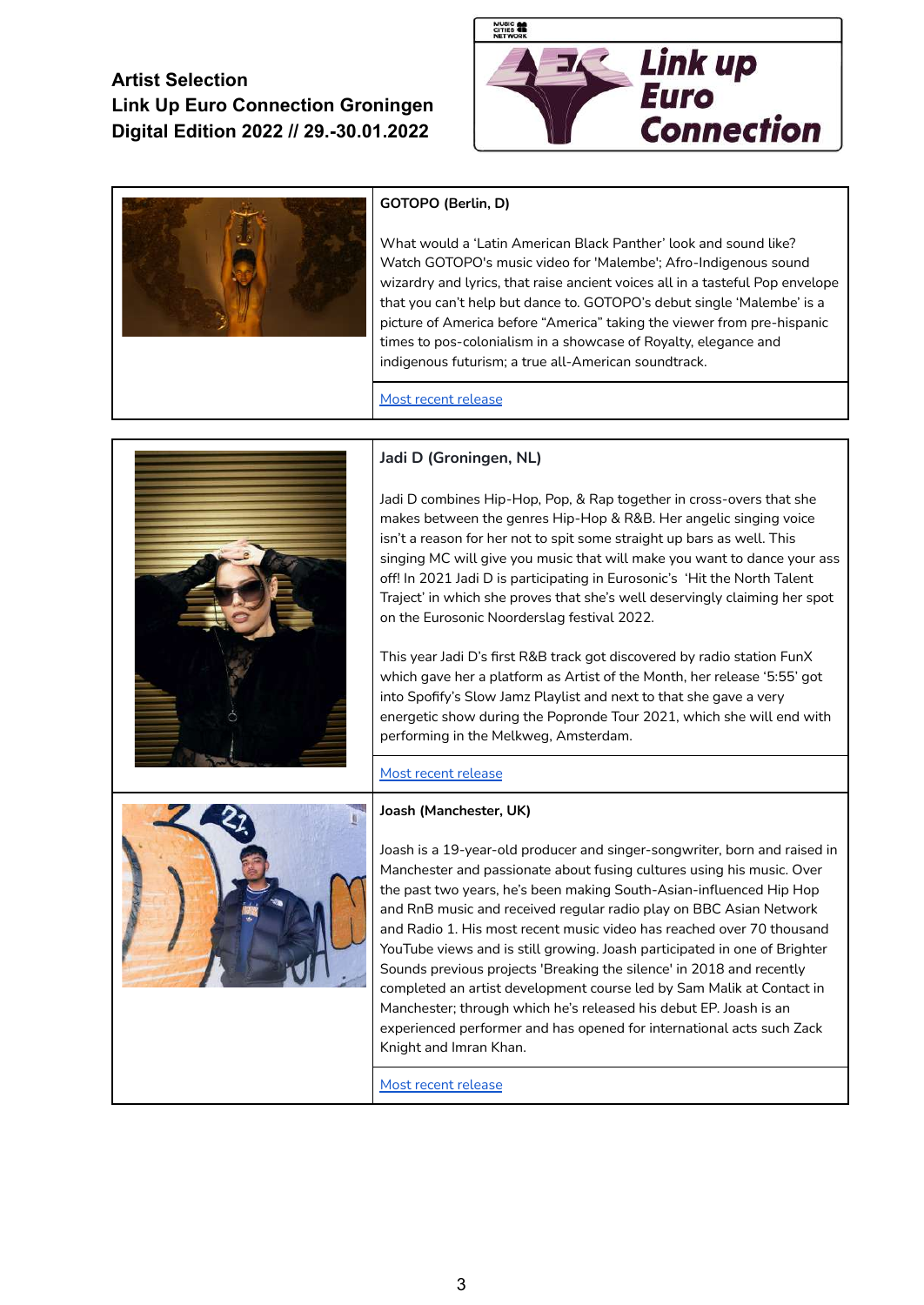